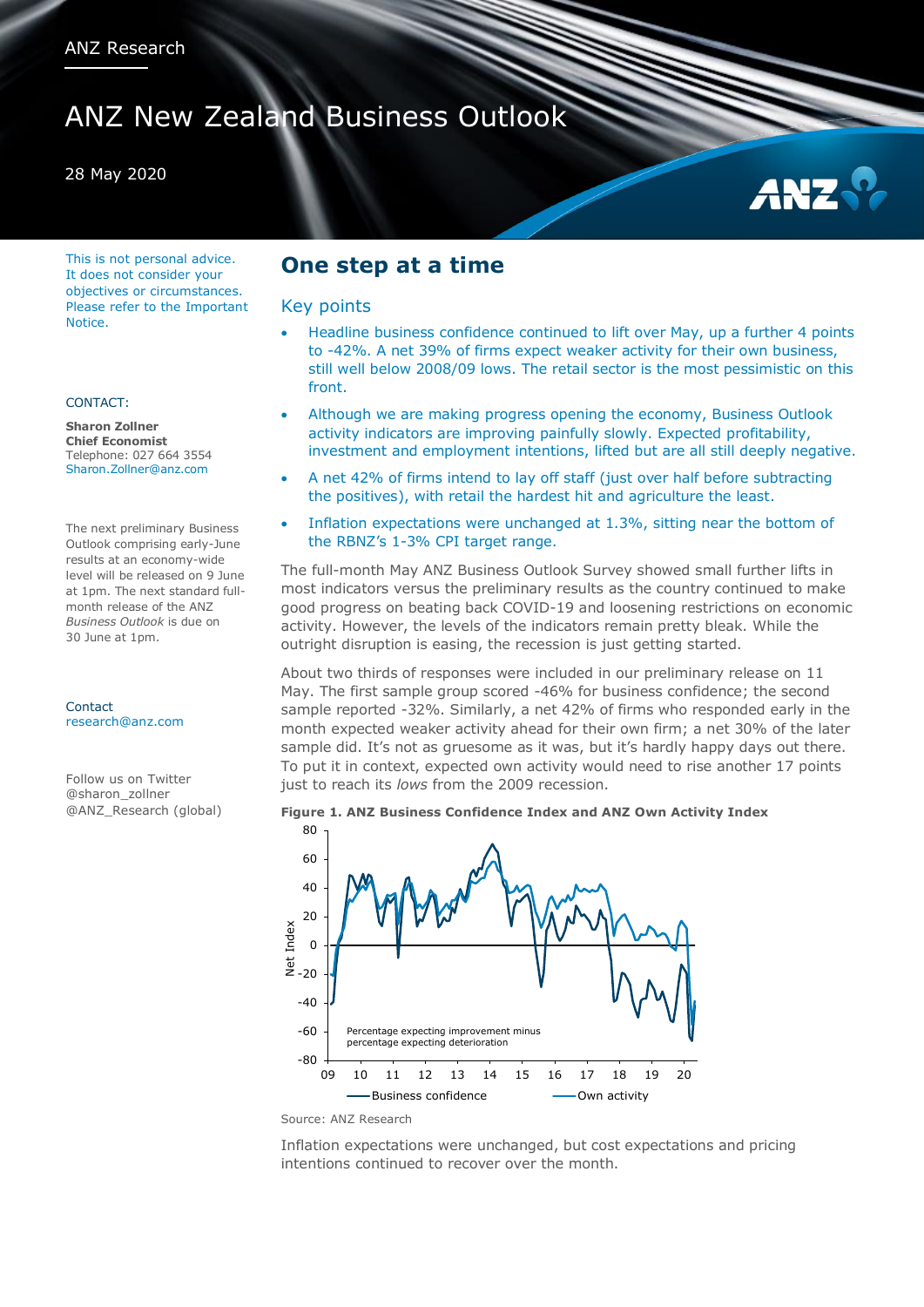Turning to the detail:

- **Employment** intentions show a net 42% of firms intend to cut staff. The data is similar to the preliminary results (-45%). The net percent of firms saying they now have fewer employees than a year ago held steady at a net 36%. Around a net 56% of retail and services firms say they have cut staff numbers, while only a net 4% of agricultural firms report having done so.
- **Investment** intentions remain very low at -32%. Manufacturing is the least pessimistic at -18%. Investment intentions overall lifted over the month: they were -38% in the early sample and -18% in the later sample.
- **Capacity utilisation**, one of the best GDP indicators in the survey, lifted over the month as activity restrictions eased further, from -30% in the earlymonth sample to -18% in the later sample.
- **Profit** expectations remain very low at -56% but again, they improved over the month (preliminary: -59%, late-month -46%). They remain weakest for agriculture (-71%) and least negative, though still grim, for construction at  $-42%$ .
- **Commercial construction** intentions were pretty steady at -37% while residential was up a touch to a net 48% of firms expecting less work going forward.





Source: Statistics NZ, ANZ Research

- **Export** intentions, at -32%, were similar to the preliminary read (-35%).
- **Activity versus a year ago** continued to deteriorate over the month. A net 63% of firms (and around net 70% of those in the retail and services sectors) report lower activity versus the same month a year ago. Agriculture is by far the least negative on this score (-11%).
- Expected **availability of credit** rose slightly from the preliminary read with a net 44% of firms expecting credit to be harder to get.
- A net 28% of firms expect higher **costs**, with expectations lowest for construction and services (22%).
- Also supporting the notion that the initial disinflationary pulse may be waning, **pricing intentions** lifted slightly over the month, with a net 2% of firms expecting to cut prices. They were strongest for retail where a net 21% intend to raise prices, but the average for the past five years for this sector is 29%. **Inflation expectations** were steady at 1.3%.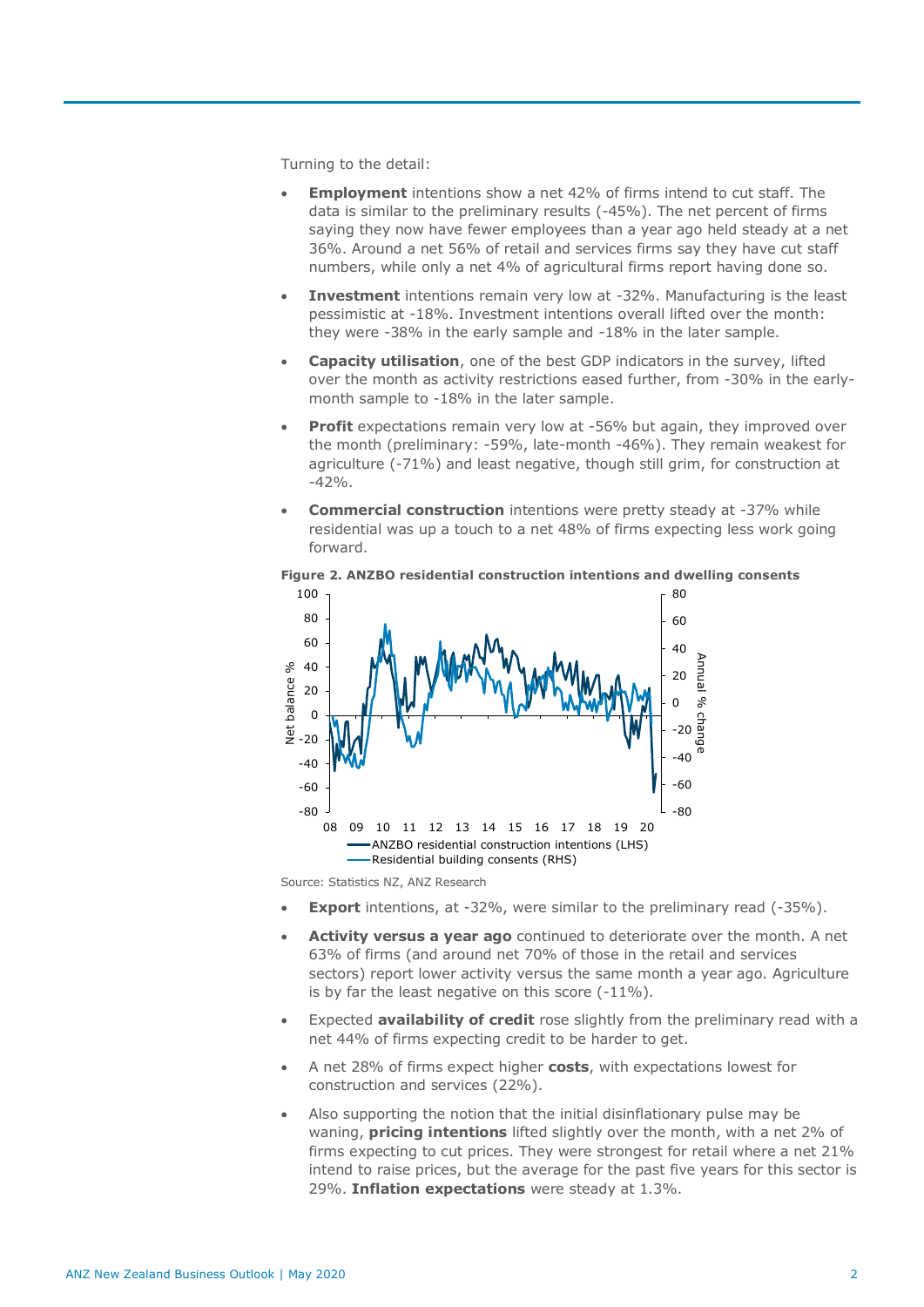### Our take

It's a long way back to normality. The improvement seen across the activity indicators brings them closer to their typical historical ranges, but likely primarily reflects the easing of the disruption, as the country has exited the more severe levels of lockdown. The recession is just starting to make itself felt.

Businesses are really hurting, and it's evident in both experienced activity and employment, and expectations for what lies ahead.

The economy needs to reshape to face the new reality, and in particular, the loss of international tourists – completely for now, but likely still at a hugely significant scale for years, even if a trans-Tasman bubble becomes a reality.

COVID-19 is on the brink of being eradicated in New Zealand, though constant vigilance will be required to keep it that way. We are, increasingly, free to get on with our lives. But those lives have abruptly changed for the worse, for many. Thousands of jobs have been lost; many more are tenuous. Firms' balance sheets have taken an enormous hit from a prolonged period with zero revenue or close to it. Fiscal and monetary policy are doing what they can to cushion the blow and sow the seeds of recovery, but it's going to be a long haul.

| <b>Net Balance</b>                            | <b>Total</b> | <b>Prelim</b><br>May <sup>1</sup> | Previous<br>(Apr) | Retail   | <b>Mfg</b> | Agric    | Constrn | <b>Services</b> |
|-----------------------------------------------|--------------|-----------------------------------|-------------------|----------|------------|----------|---------|-----------------|
| <b>Business Confidence</b>                    | $-41.8$      | $-45.6$                           | $-66.6$           | $-37.5$  | $-31.1$    | $-82.1$  | $-52.8$ | $-39.4$         |
| <b>Activity Outlook</b>                       | $-38.7$      | $-42.0$                           | $-55.1$           | $-45.3$  | $-41.9$    | $-39.3$  | $-27.8$ | $-37.4$         |
| Exports                                       | $-32.2$      | $-34.7$                           | $-42.1$           | $-43.9$  | $-22.8$    | $-45.8$  | $-25.0$ | $-31.8$         |
| Investment                                    | $-31.7$      | $-37.5$                           | $-44.9$           | $-37.5$  | $-18.3$    | $-53.6$  | $-27.8$ | $-32.1$         |
| Costs                                         | 27.5         | 23.0                              | 22.6              | 39.7     | 31.9       | 35.7     | 22.2    | 22.2            |
| Capacity Utilisation                          | $-26.3$      | $-29.7$                           | $-35.9$           | $-26.2$  | $-39.1$    | $-28.6$  | $-14.3$ | $-22.6$         |
| <b>Residential Construction</b>               | $-48.3$      | $\cdots$                          | $-63.9$           | $\cdots$ | $\cdots$   | $\cdots$ | $-48.3$ | $\cdots$        |
| <b>Commercial Construction</b>                | $-36.7$      | $\cdots$                          | $-38.2$           | $\cdots$ | $\cdots$   | $\cdots$ | $-36.7$ | $\cdots$        |
| Employment                                    | $-42.4$      | $-45.0$                           | $-50.8$           | $-48.4$  | $-45.8$    | $-32.1$  | $-37.1$ | $-41.2$         |
| Profits                                       | $-55.6$      | $-59.3$                           | $-70.4$           | $-64.1$  | $-52.7$    | $-71.4$  | $-41.7$ | $-54.1$         |
| Pricing Intentions                            | $-2.0$       | $-9.5$                            | $-9.0$            | 20.6     | 5.5        | $-42.9$  | $-2.8$  | $-5.6$          |
| Ease of Credit                                | $-43.6$      | $-44.6$                           | $-46.1$           | $-37.5$  | $-45.2$    | $-55.6$  | $-37.1$ | $-45.2$         |
| <b>Inflation Expectations</b>                 | 1.30         | 1.28                              | 1.46              | 1.65     | 1.51       | 1.16     | 0.95    | 1.19            |
| Activity outlook - same month<br>one year ago | $-63.2$      | $-61.1$                           | $-59.1$           | $-71.4$  | $-64.4$    | $-10.7$  | $-47.2$ | $-70.1$         |
| Employment - same month<br>one year ago       | $-35.5$      | $-35.6$                           | $-31.2$           | $-55.6$  | $-22.2$    | $-3.6$   | $-25.0$ | $-41.1$         |

#### Survey Results May 2020

The next preliminary Business Outlook comprising early-June results at an economy-wide level will be released on 9 June at 1pm. The next standard full-month release of the ANZ *Business Outlook* is due on 30 June at 1pm.

 $\overline{a}$ 

 $1$  These results include data collected in the first week of the May survey and were published on May 11.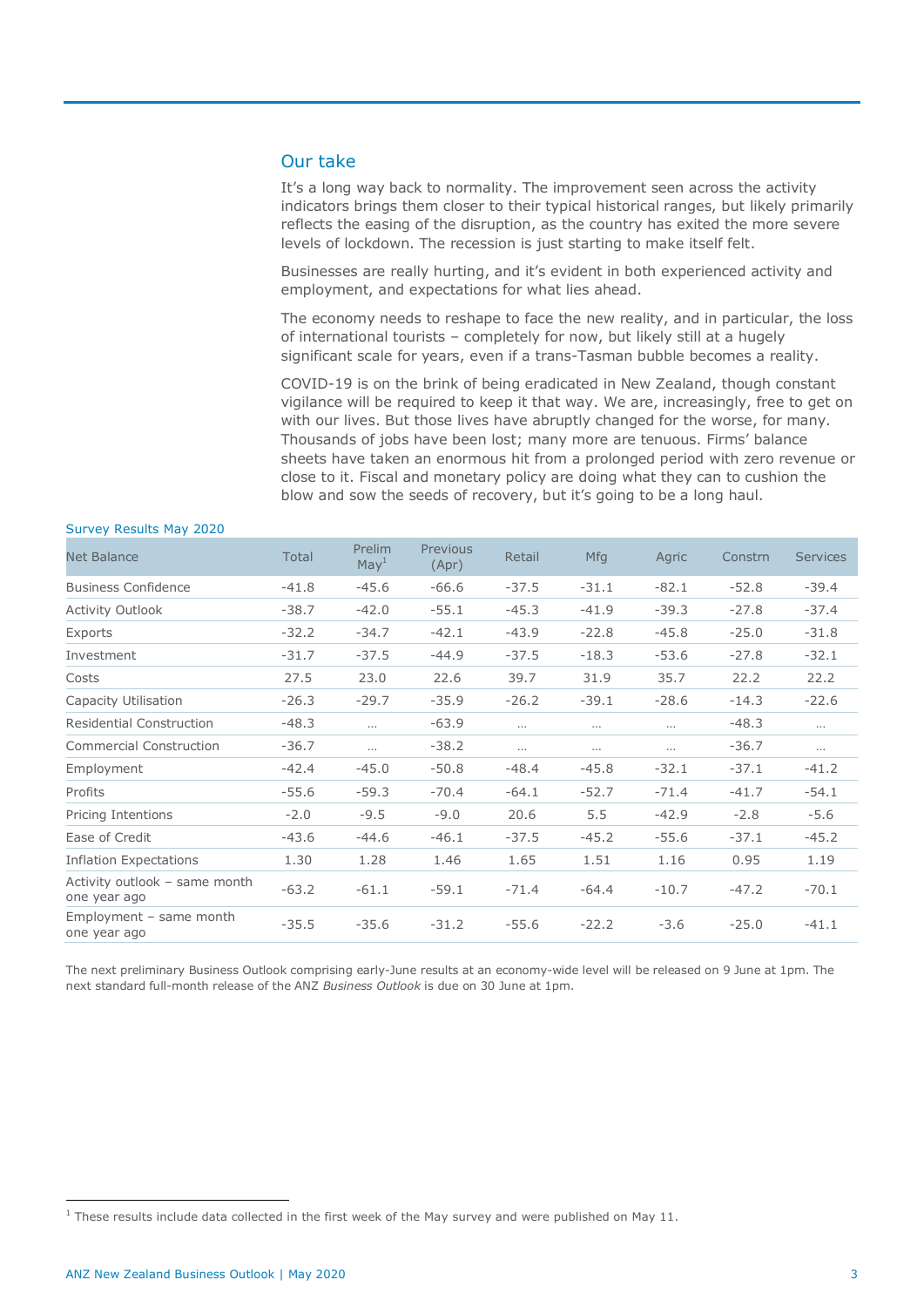

















**Export sales volumes Investment intentions and capacity utilisation**



**Inflation expectations Experienced activity and employment**

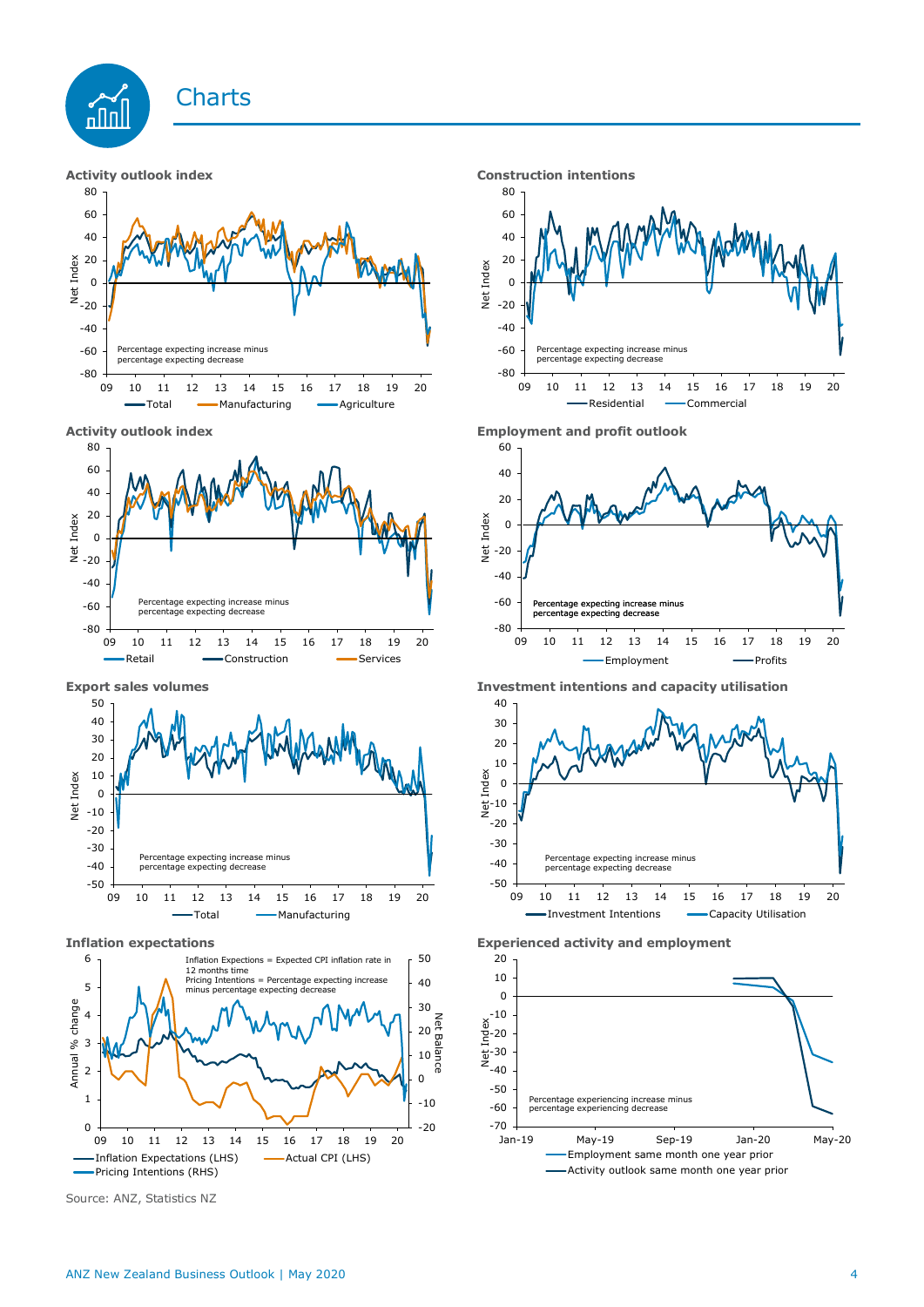Important notice



**This document is intended for ANZ's Institutional, Markets and Private Banking clients. It should not be forwarded, copied or distributed. The information in this document is general in nature, and does not constitute personal financial product advice or take into account your objectives, financial situation or needs.** 

This document may be restricted by law in certain jurisdictions. Persons who receive this document must inform themselves about and observe all relevant restrictions.

**Disclaimer for all jurisdictions:** This document is prepared and distributed in your country/region by either: Australia and New Zealand Banking Group Limited (ABN11 005 357 522) (**ANZ**); or its relevant subsidiary or branch (each, an **Affiliate**), as appropriate or as set out below.

This document is distributed on the basis that it is only for the information of the specified recipient or permitted user of the relevant website (**recipients**).

This document is solely for informational purposes and nothing contained within is intended to be an invitation, solicitation or offer by ANZ to sell, or buy, receive or provide any product or service, or to participate in a particular trading strategy.

Distribution of this document to you is only as may be permissible by the laws of your jurisdiction, and is not directed to or intended for distribution or use by recipients resident or located in jurisdictions where its use or distribution would be contrary to those laws or regulations, or in jurisdictions where ANZ would be subject to additional licensing or registration requirements. Further, the products and services mentioned in this document may not be available in all countries.

ANZ in no way provides any financial, legal, taxation or investment advice to you in connection with any product or service discussed in this document. Before making any investment decision, recipients should seek independent financial, legal, tax and other relevant advice having regard to their particular circumstances.

Whilst care has been taken in the preparation of this document and the information contained within is believed to be accurate, ANZ does not represent or warrant the accuracy or completeness of the information Further, ANZ does not accept any responsibility to inform you of any matter that subsequently comes to its notice, which may affect the accuracy of the information in this document.

Preparation of this document and the opinions expressed in it may involve material elements of subjective judgement and analysis. Unless specifically stated otherwise: they are current on the date of this document and are subject to change without notice; and, all price information is indicative only. Any opinions expressed in this document are subject to change at any time without notice.

ANZ does not guarantee the performance of any product mentioned in this document. All investments entail a risk and may result in both profits and losses. Past performance is not necessarily an indicator of future performance. The products and services described in this document may not be suitable for all investors, and transacting in these products or services may be considered risky.

ANZ expressly disclaims any responsibility and shall not be liable for any loss, damage, claim, liability, proceedings, cost or expense (Liability) arising directly or indirectly and whether in tort (including negligence), contract, equity or otherwise out of or in connection with this document to the extent permissible under relevant law. Please note, the contents of this document have not been reviewed by any regulatory body or authority in any jurisdiction.

ANZ and its Affiliates may have an interest in the subject matter of this document. They may receive fees from customers for dealing in the products or services described in this document, and their staff and introducers of business may share in such fees or remuneration that may be influenced by total sales, at all times received and/or apportioned in accordance with local regulatory requirements. Further, they or their customers may have or have had interests or long or short positions in the products or services described in this document, and may at any time make purchases and/or sales in them as principal or agent, as well as act (or have acted) as a market maker in such products. This document is published in accordance with ANZ's policies on conflicts of interest and ANZ maintains appropriate information barriers to control the flow of information between businesses within it and its Affiliates.

Your ANZ point of contact can assist with any questions about this document including for further information on these disclosures of interest.

**Country/region specific information:** Unless stated otherwise, this document is distributed by Australia and New Zealand Banking Group Limited (**ANZ**).

Australia. ANZ holds an Australian Financial Services licence no. 234527. For a copy of ANZ's Financial Services Guide please [click here](http://www.anz.com/documents/AU/aboutANZ/FinancialServicesGuide.pdf) or request from your ANZ point of contact.

**Brazil, Brunei, India, Japan, Kuwait, Malaysia, Switzerland, Taiwan.** This document is distributed in each of these jurisdictions by ANZ on a cross-border basis.

**European Economic Area (EEA):** *United Kingdom.* ANZ is authorised in the United Kingdom by the Prudential Regulation Authority (**PRA**) and is subject to regulation by the Financial Conduct Authority (**FCA**) and limited regulation by the PRA. Details about the extent of our regulation by the PRA are available from us on request. This document is distributed in the United Kingdom by Australia and New Zealand Banking Group Limited ANZ solely for the information of persons who would come within the FCA definition of "eligible counterparty" or "professional client". It is not intended for and must not be distributed to any person who would come within the FCA definition of "retail client". Nothing here excludes or restricts any duty or liability to a customer which ANZ may have under the UK Financial Services and Markets Act 2000 or under the regulatory system as defined in the Rules of the Prudential Regulation Authority (**PRA**) and the FCA. ANZ is authorised in the United Kingdom by the PRA and is subject to regulation by the FCA and limited regulation by the PRA. Details about the extent of our regulation by the PRA are available from us on request.

Fiji. For Fiji regulatory purposes, this document and any views and recommendations are not to be deemed as investment advice. Fiji investors must seek licensed professional advice should they wish to make any investment in relation to this document.

**Hong Kong.** This publication is issued or distributed in Hong Kong by the Hong Kong branch of ANZ, which is registered at the Hong Kong Monetary Authority to conduct Type 1 (dealing in securities), Type 4 (advising on securities) and Type 6 (advising on corporate finance) regulated activities. The contents of this publication have not been reviewed by any regulatory authority in Hong Kong.

**India.** If this document is received in India, only you (the specified recipient) may print it provided that before doing so, you specify on it your name and place of printing.

**Myanmar.** This publication is intended to be general and part of ANZ's customer service and marketing activities when implementing its functions as a licensed bank. This publication is not Securities Investment Advice (as that term is defined in the Myanmar Securities Transaction Law 2013).

**New Zealand.** This document is intended to be of a general nature, does not take into account your financial situation or goals, and is not a personalised adviser service under the Financial Advisers Act 2008 (**FAA**).